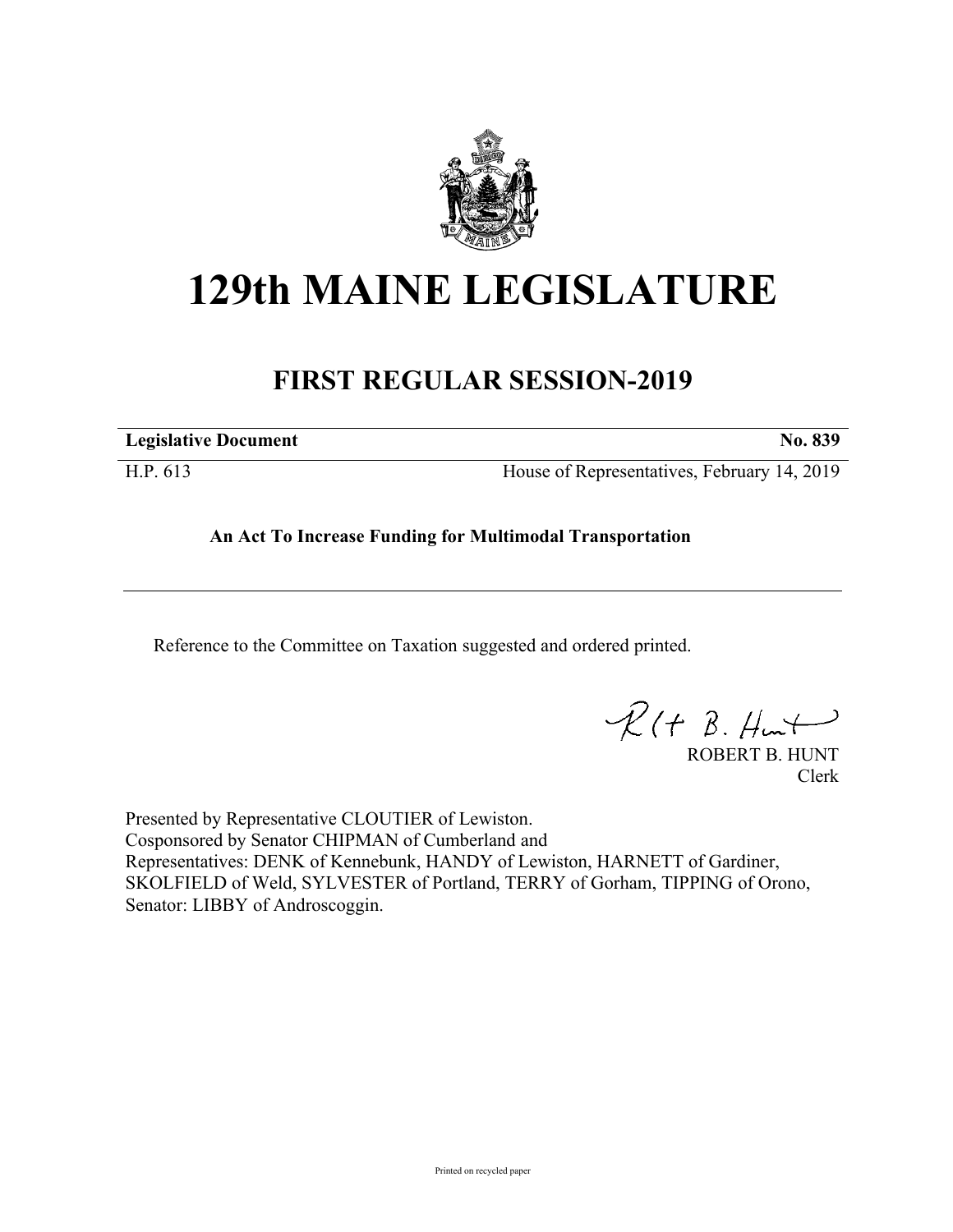## **Be it enacted by the People of the State of Maine as follows:**

 **Sec. 1. 36 MRSA §1811, first ¶,** as amended by PL 2017, c. 409, Pt. D, §2, is further amended to read:

 A tax is imposed on the value of all tangible personal property, products transferred electronically and taxable services sold at retail in this State. The rate of tax is 7% on the value of liquor sold in licensed establishments as defined in Title 28-A, section 2, subsection 15, in accordance with Title 28-A, chapter 43; 7% on the value of rental of living quarters in any hotel, rooming house or tourist or trailer camp; 10% on the value of rental for a period of less than one year of an automobile, of a pickup truck or van with a gross vehicle weight of less than 26,000 pounds rented from a person primarily engaged in the business of renting automobiles or of a loaner vehicle that is provided other than to a motor vehicle dealer's service customers pursuant to a manufacturer's or dealer's warranty; 7% on the value of prepared food; and 5% on the value of all other tangible personal property and taxable services and products transferred electronically. Notwithstanding the other provisions of this section, from October 1, 2013 to December 16 31, 2015, the rate of tax is 8% on the value of rental of living quarters in any hotel, 17 rooming house or tourist or trailer camp; 8% on the value of prepared food; 8% on the value of liquor sold in licensed establishments as defined in Title 28-A, section 2, subsection 15, in accordance with Title 28-A, chapter 43; and 5.5% on the value of all other tangible personal property and taxable services and products transferred electronically. Notwithstanding the other provisions of this section, beginning Beginning January 1, 2016, the rate of tax is 9% on the value of rental of living quarters in any hotel, rooming house or tourist or trailer camp; 8% on the value of prepared food; 8% on the value of liquor sold in licensed establishments as defined in Title 28-A, section 2, subsection 15, in accordance with Title 28-A, chapter 43; and 5.5% on the value of all other tangible personal property and taxable services and products transferred electronically, except that, beginning October 1, 2019, the rate of tax is 15% on the value of rental for a period of less than one year of an automobile, of a pickup truck or van with a gross vehicle weight of less than 26,000 pounds rented from a person primarily engaged in the business of renting automobiles or of a loaner vehicle that is provided other than to a motor vehicle dealer's service customers pursuant to a manufacturer's or dealer's warranty. Notwithstanding the other provisions of this section, beginning on the first day of the calendar month in which adult use marijuana and adult use marijuana products may be sold in the State by a marijuana establishment licensed to conduct retail sales pursuant to Title 28-B, chapter 1, the rate of tax is 10% on the value of adult use marijuana and adult use marijuana products. Value is measured by the sale price, except as otherwise provided. The value of rental for a period of less than one year of an automobile or of a pickup truck or van with a gross vehicle weight of less than 26,000 pounds rented from a person primarily engaged in the business of renting automobiles is the total rental charged to the lessee and includes, but is not limited to, maintenance and service contracts, drop- off or pick-up fees, airport surcharges, mileage fees and any separately itemized charges on the rental agreement to recover the owner's estimated costs of the charges imposed by government authority for title fees, inspection fees, local excise tax and agent fees on all vehicles in its rental fleet registered in the State. All fees must be disclosed when an estimated quote is provided to the lessee.